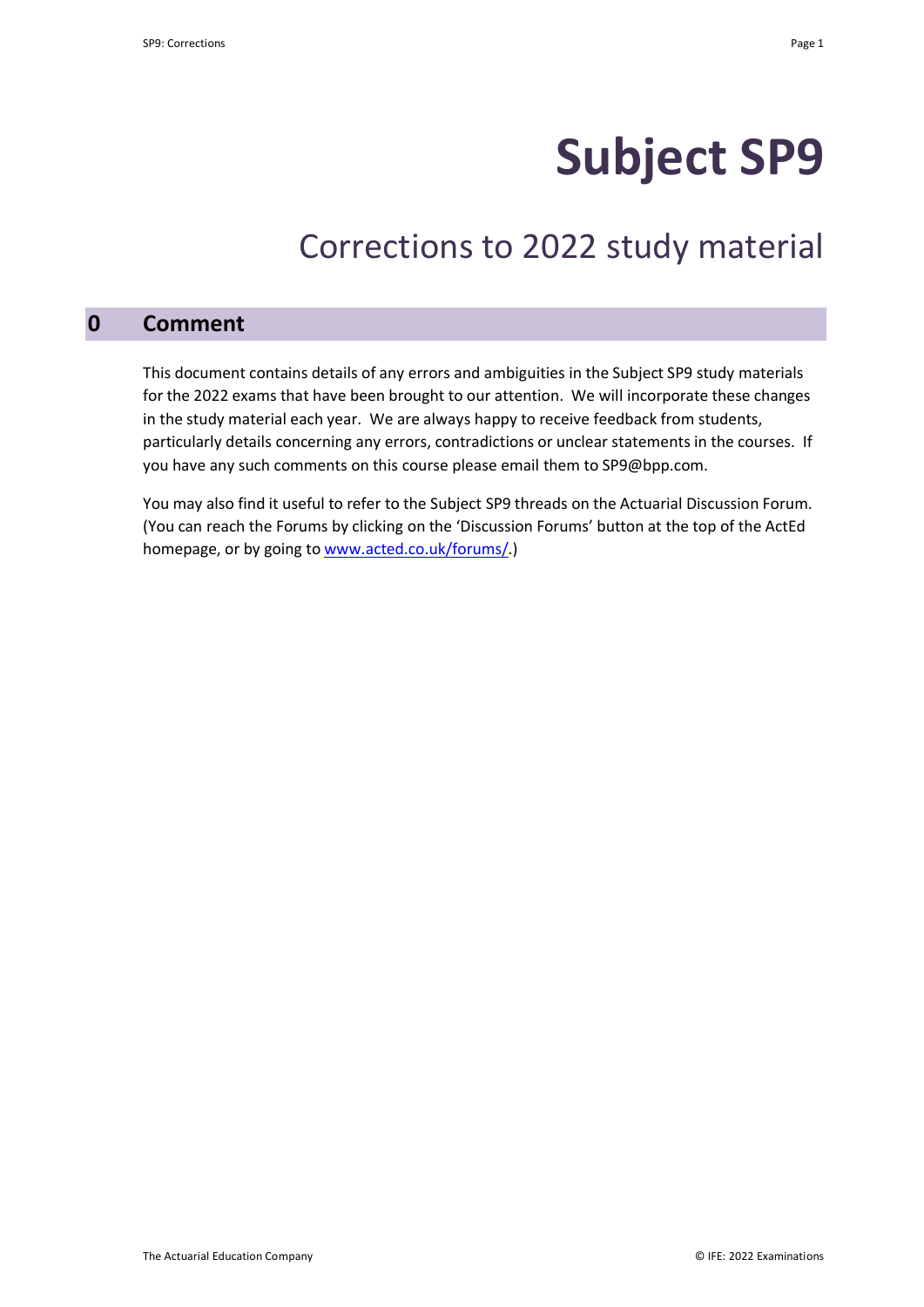## **1 Course Notes**

## **Module 16**

Two-thirds down the page, the statement should read:

 $\overline{X}$  is an unbiased estimator for  $\alpha$ .

## *Page 30 (added on 13 June 2022)*

There are two instances where *s* has erroneously been referred to as the sample variance, whereas it should be identified as the sample standard deviation.

## **Module 17**

The first sentence should read:

For the  $AR(p)$  process described above to be covariance stationary, all roots  $(z)$  of the following characteristic polynomial expression should lie outside the unit circle:

 $f(z)=1-\alpha_1 z-\cdots-\alpha_p z^p=0$ 

## *Module Summary, Page 29 (added on 11 January 2022)*

Under 'Autoregressive processes' the text should read:

An  $AR(p)$  process is covariance stationary if all roots  $(z)$  of the following characteristic polynomial expression lie outside the unit circle:

$$
f(z) = 1 - \alpha_1 z - \dots - \alpha_p z^p = 0
$$

## *Module Summary, Page 30 (added on 11 January 2022)*

Under 'Autoregressive conditional heteroscedastic time series' the final sentence should read:

An *ARCH*( $p$ ) process is covariance stationary if all roots ( $z$ ) of the following characteristic polynomial expression lie outside the unit circle:

$$
f(z)=1-\alpha_1 z-\cdots-\alpha_p z^p=0
$$

### Page 2 SP9: Corrections

## *Page 21 (added on 13 June 2022)*

## *Page 9 (added on 11 January 2022)*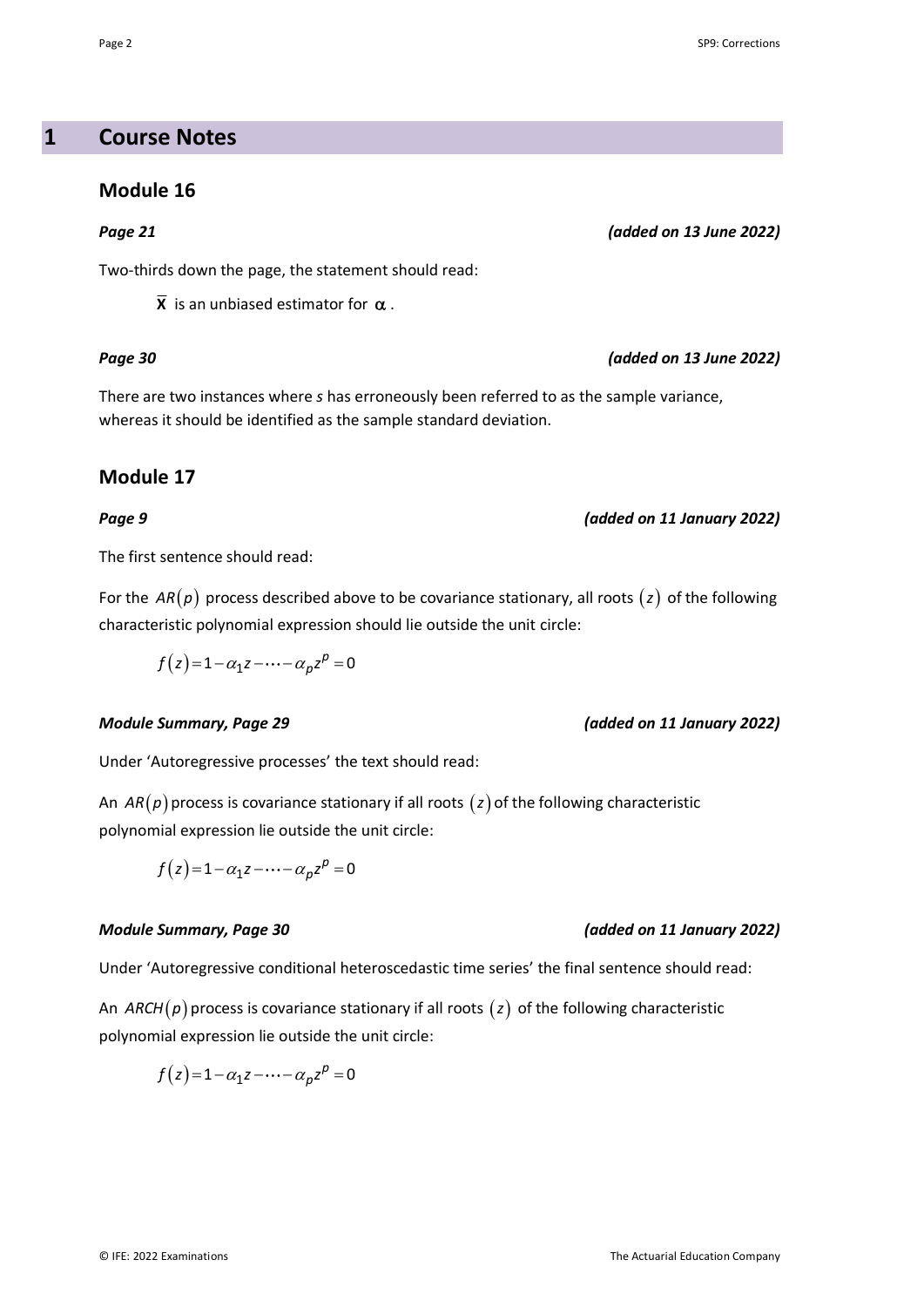## **Module 23**

## *Page 7 (added on 11 January 2022)*

Approximately halfway down the page, 'moral hazard' should be replaced with 'anti-selection', *ie*:

For example, an individual seeking a mortgage has much better knowledge of their own personal situation and their ability to repay the mortgage than the bank they approach for a loan. Indeed, there is anti-selection in that they may present their circumstances in the best possible light in order to secure a loan.

## **Module 30**

## *Page 36 (added on 19 October 2021)*

The final sentence on the page has a word missing and should read: 'If we employed a capital allocation method (*eg* Euler) that recognises the diversifying contribution of each line, this would reduce the allocation of capital to the motor line.'